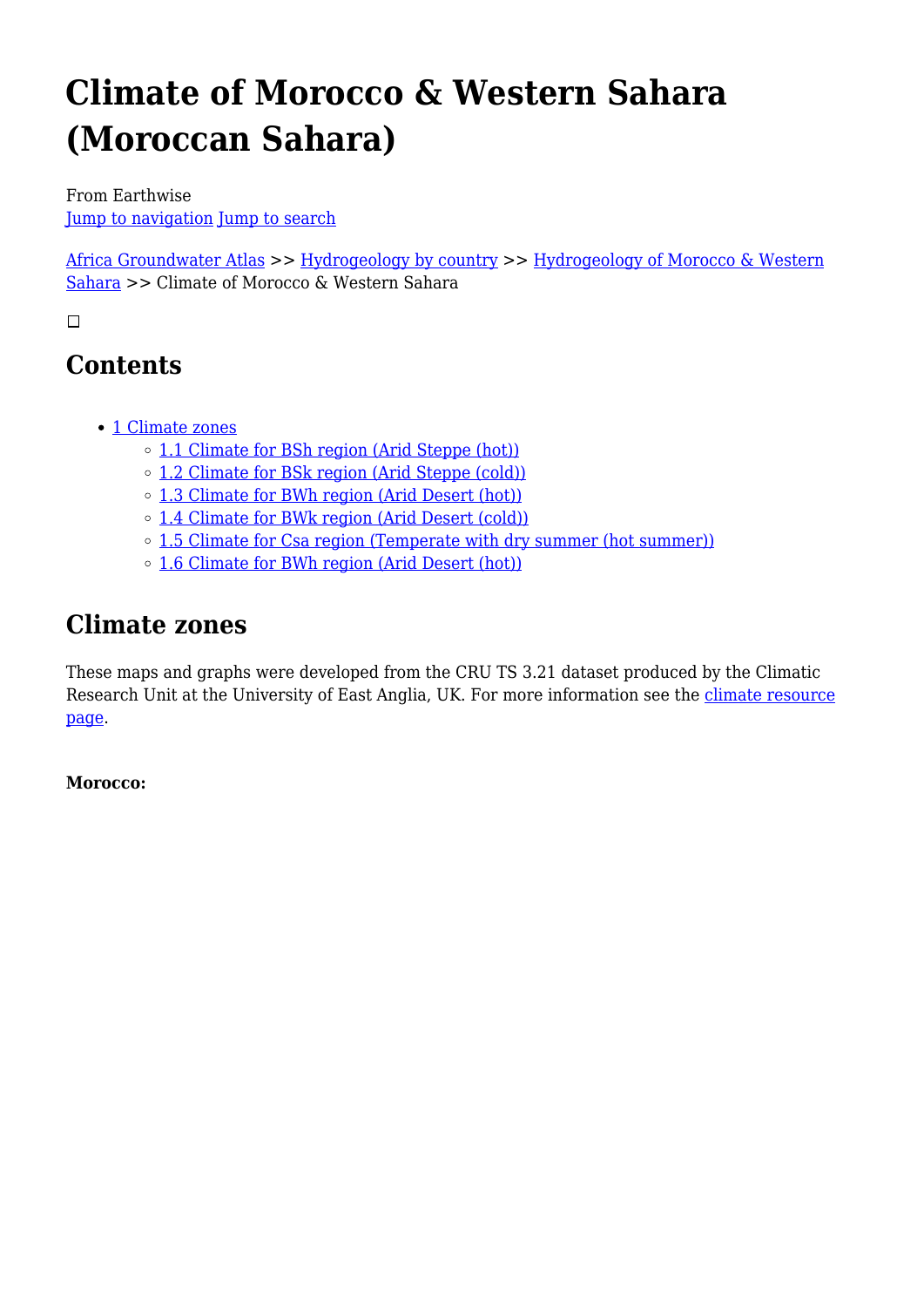

# **Climate for BSh region (Arid Steppe (hot))**



# **Climate for BSk region (Arid Steppe (cold))**

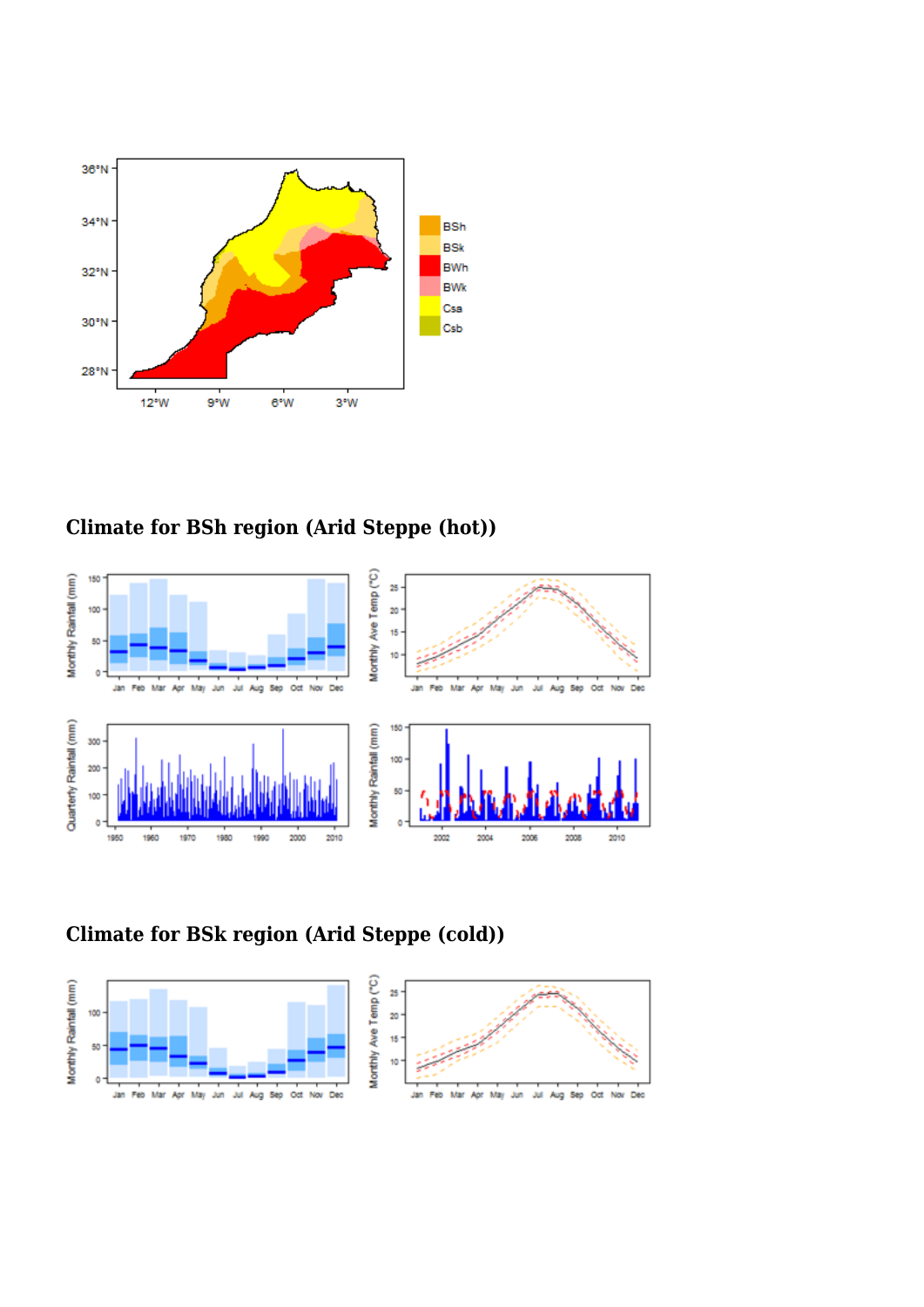

**Climate for BWh region (Arid Desert (hot))**



**Climate for BWk region (Arid Desert (cold))**



**Climate for Csa region (Temperate with dry summer (hot summer))**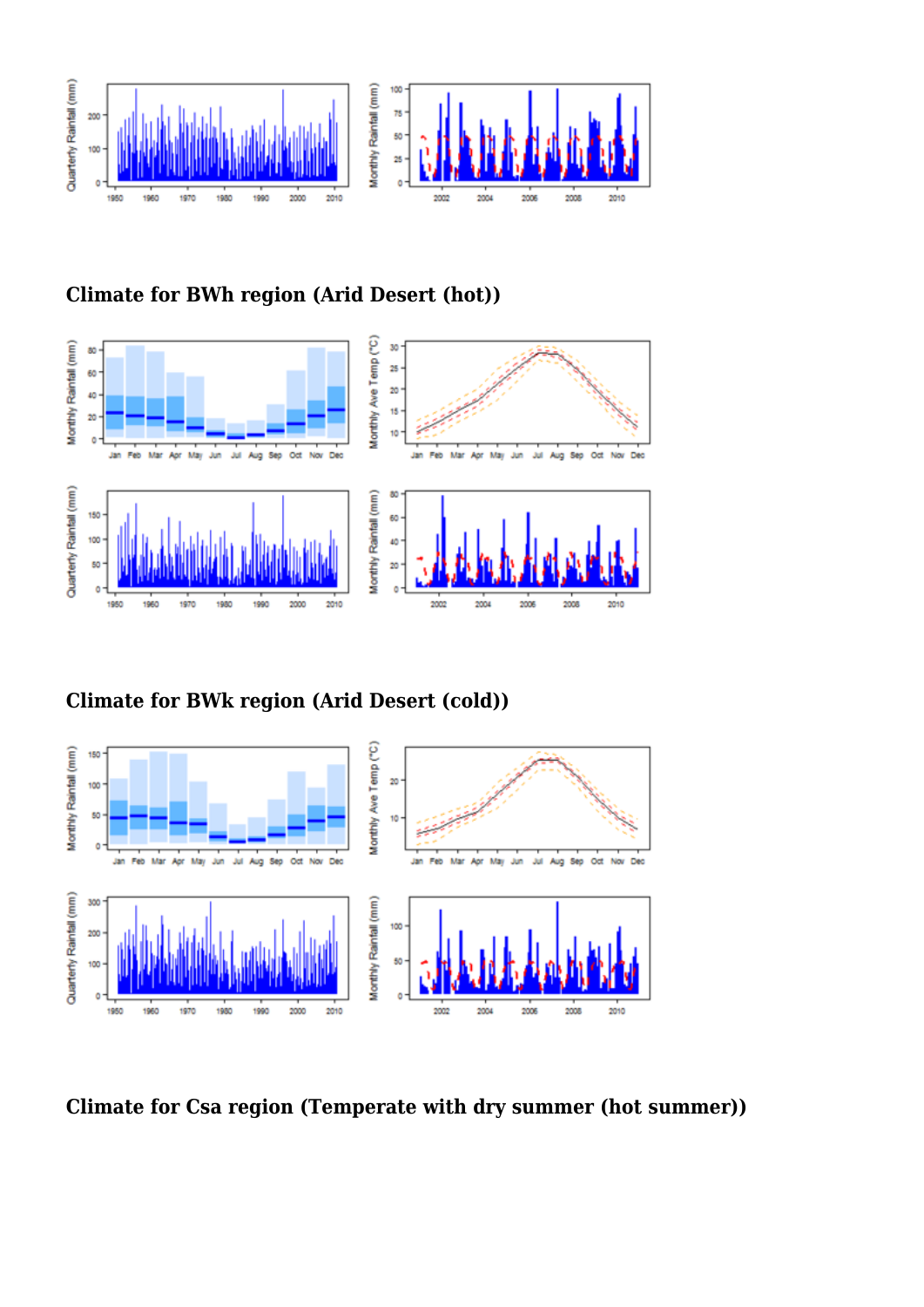

**Western Sahara:**



## **Climate for BWh region (Arid Desert (hot))**

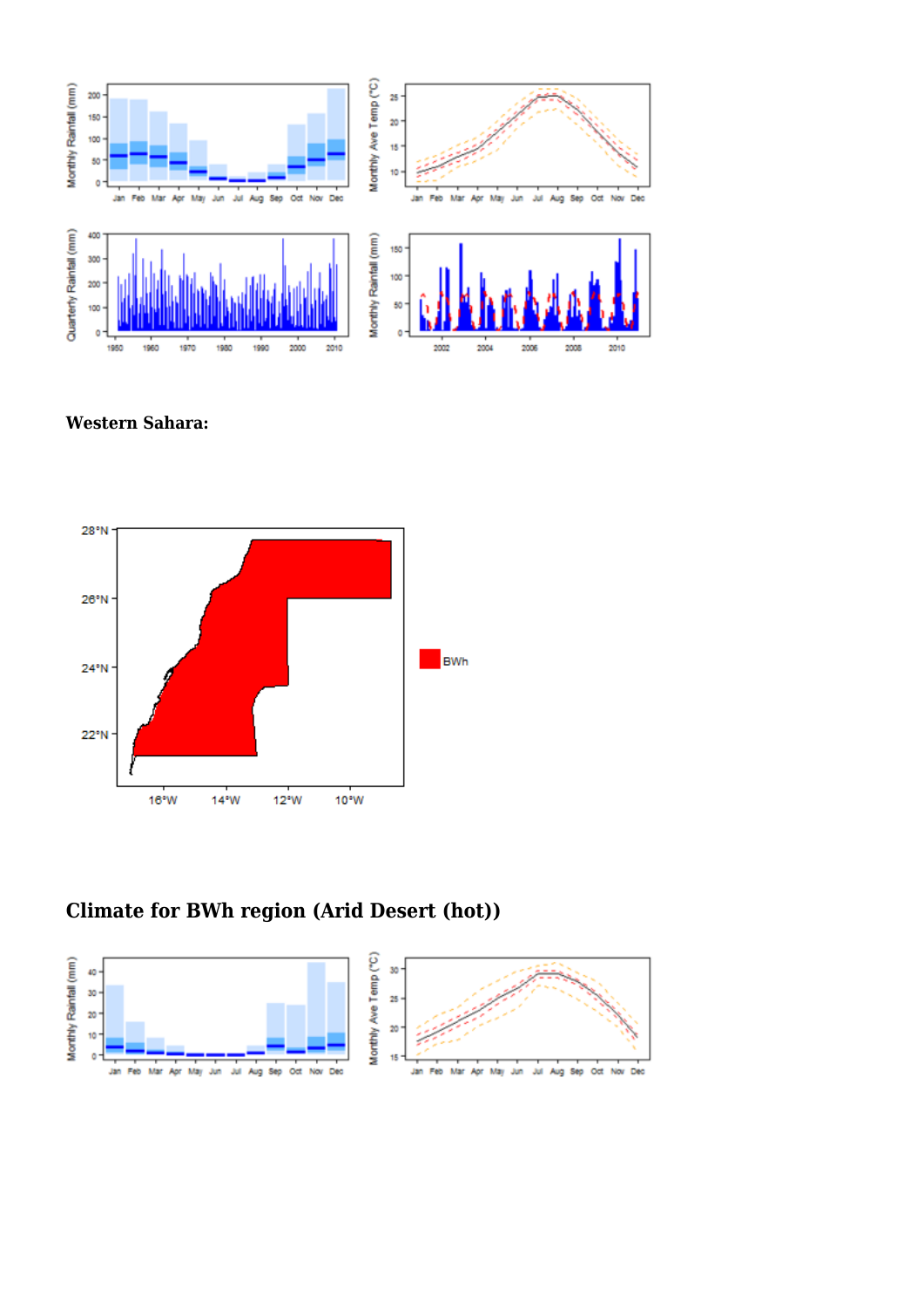

Retrieved from

'[http://earthwise.bgs.ac.uk/index.php?title=Climate\\_of\\_Morocco\\_%26\\_Western\\_Sahara\\_\(Moroccan\\_S](http://earthwise.bgs.ac.uk/index.php?title=Climate_of_Morocco_%26_Western_Sahara_(Moroccan_Sahara)&oldid=32822) [ahara\)&oldid=32822'](http://earthwise.bgs.ac.uk/index.php?title=Climate_of_Morocco_%26_Western_Sahara_(Moroccan_Sahara)&oldid=32822) [Categories:](http://earthwise.bgs.ac.uk/index.php/Special:Categories)

- [Africa Groundwater Atlas](http://earthwise.bgs.ac.uk/index.php/Category:Africa_Groundwater_Atlas)
- [Climate](http://earthwise.bgs.ac.uk/index.php/Category:Climate)

# **Navigation menu**

#### **Personal tools**

- Not logged in
- [Talk](http://earthwise.bgs.ac.uk/index.php/Special:MyTalk)
- [Contributions](http://earthwise.bgs.ac.uk/index.php/Special:MyContributions)
- [Log in](http://earthwise.bgs.ac.uk/index.php?title=Special:UserLogin&returnto=Climate+of+Morocco+%26+Western+Sahara+%28Moroccan+Sahara%29&returntoquery=action%3Dmpdf)
- [Request account](http://earthwise.bgs.ac.uk/index.php/Special:RequestAccount)

#### **Namespaces**

- [Page](http://earthwise.bgs.ac.uk/index.php/Climate_of_Morocco_%26_Western_Sahara_(Moroccan_Sahara))
- [Discussion](http://earthwise.bgs.ac.uk/index.php?title=Talk:Climate_of_Morocco_%26_Western_Sahara_(Moroccan_Sahara)&action=edit&redlink=1)

 $\Box$ 

### **Variants**

#### **Views**

- [Read](http://earthwise.bgs.ac.uk/index.php/Climate_of_Morocco_%26_Western_Sahara_(Moroccan_Sahara))
- [Edit](http://earthwise.bgs.ac.uk/index.php?title=Climate_of_Morocco_%26_Western_Sahara_(Moroccan_Sahara)&action=edit)
- [View history](http://earthwise.bgs.ac.uk/index.php?title=Climate_of_Morocco_%26_Western_Sahara_(Moroccan_Sahara)&action=history)
- [PDF Export](http://earthwise.bgs.ac.uk/index.php?title=Climate_of_Morocco_%26_Western_Sahara_(Moroccan_Sahara)&action=mpdf)

 $\Box$ 

#### **More**

#### **Search**